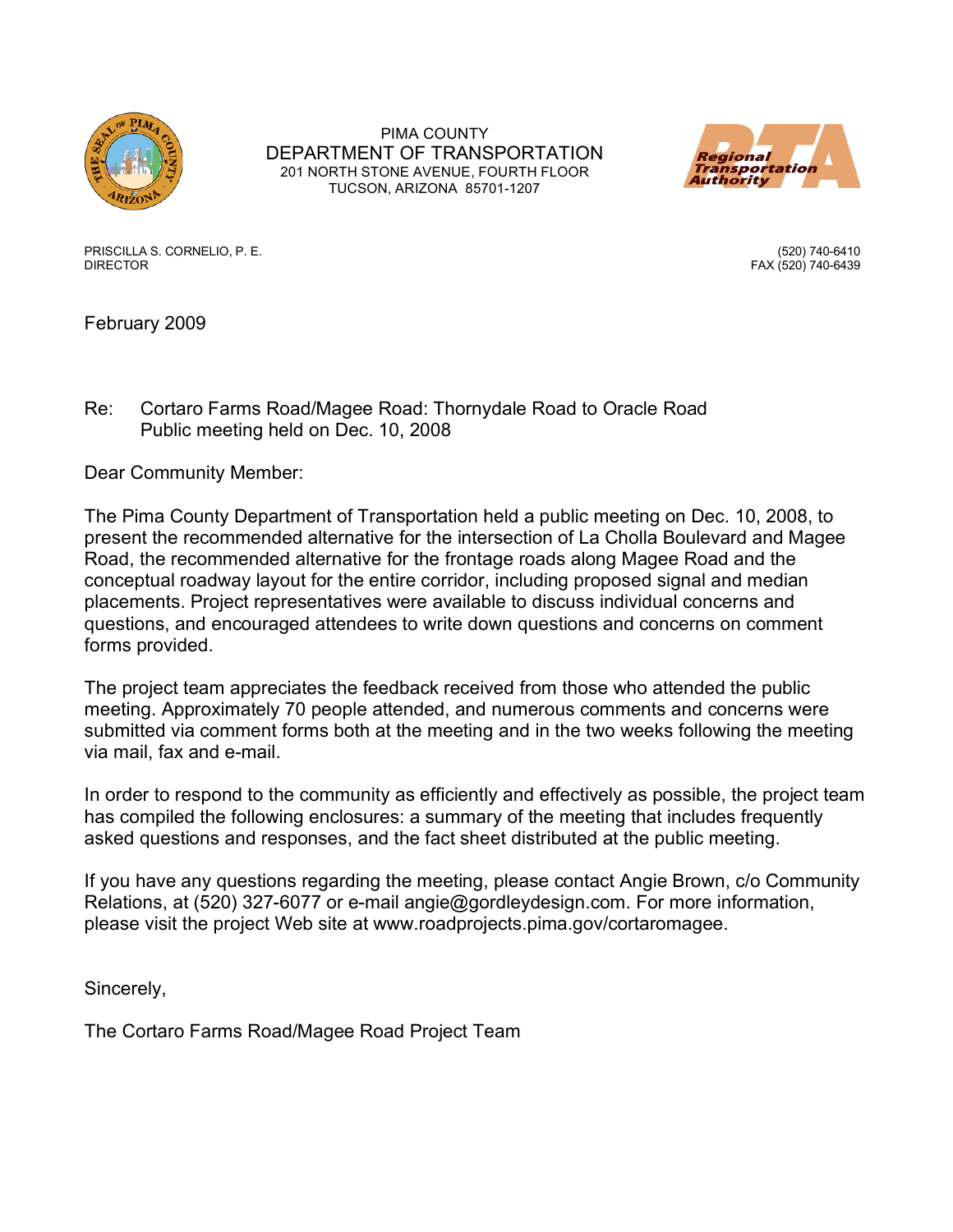

# *Cortaro Farms Road/Magee Road: Thornydale Road to Oracle Road Improvement Project*



Public Meeting Summary – Dec. 10, 2008

The Pima County Department of Transportation held a public meeting on Dec. 10, 2008, from 6 p.m. to 8 p.m. for the Cortaro Farms Road/Magee Road: Thornydale Road to Oracle Road improvement project. The meeting was held at Mesa Verde Elementary School, located at 1661 W. Sage St. The objective of the meeting was to present the recommended alternative for the intersection of La Cholla Boulevard and Magee Road, the recommended alternative for the frontage roads along Magee Road and the conceptual roadway layout for the entire corridor, including proposed signal and median placements.

The public meeting followed an open house format for the first 15 minutes. Supervisor Ann Day opened the presentation and answered a few questions before Project Manager Bill Schlesinger, AECOM, presented the process used by the Citizen Advisory Committee and team for choosing the recommended alternative for the intersection of La Cholla Boulevard and Magee Road. The meeting returned to an open house format until 8 p.m. Project representatives were available to discuss individual concerns, and attendees were encouraged to complete comment forms. Various display boards showing the overall corridor, typical roadway sections, La Cholla Boulevard and Magee Road alternatives, and a computer simulation of intersection traffic movements were available to assist in the discussions.

Materials Distributed:

- Fact sheet
- Agenda
- Comment form
- Sign-in sheets
- Regional Transportation Authority (RTA) brochures

Public Attendance:

• Approximately 70 attended

Public Comments:

- Fourteen comment forms were received at the meeting and eight comments were received afterward
	- o Regarding intersection alternatives:
		- Ten comments were in favor of the recommended alternative the Jug Handle
			- Reasons why include: safety, land-use, further from homes, less impact to homes, cheaper and less noise for homes
		- Three comments were against the Jug Handle
			- Reasons why include: adds time/distance, safety (specifically regarding emergency service providers), increased noise and more impact on desert
		- Five comments were in favor of the S-Curve
			- Reasons why include: easiest, less confusing and safety
		- **Three comments didn't like either alternative** 
			- Reasons why include: not necessary
		- One comment didn't address the alternatives

Public Comment Issues in Addition to Alternatives:

- Construction timeline concerns 6 comments/questions
	- $\circ$  The project is on track to have the corridor study portion of the project completed by the end of 2009, as scheduled. The beginning of the first phase of construction is anticipated to occur in early 2011. At this time, we are anticipating that the first phase of construction will consist of improvements to the intersection of Magee Road and La Cholla Boulevard.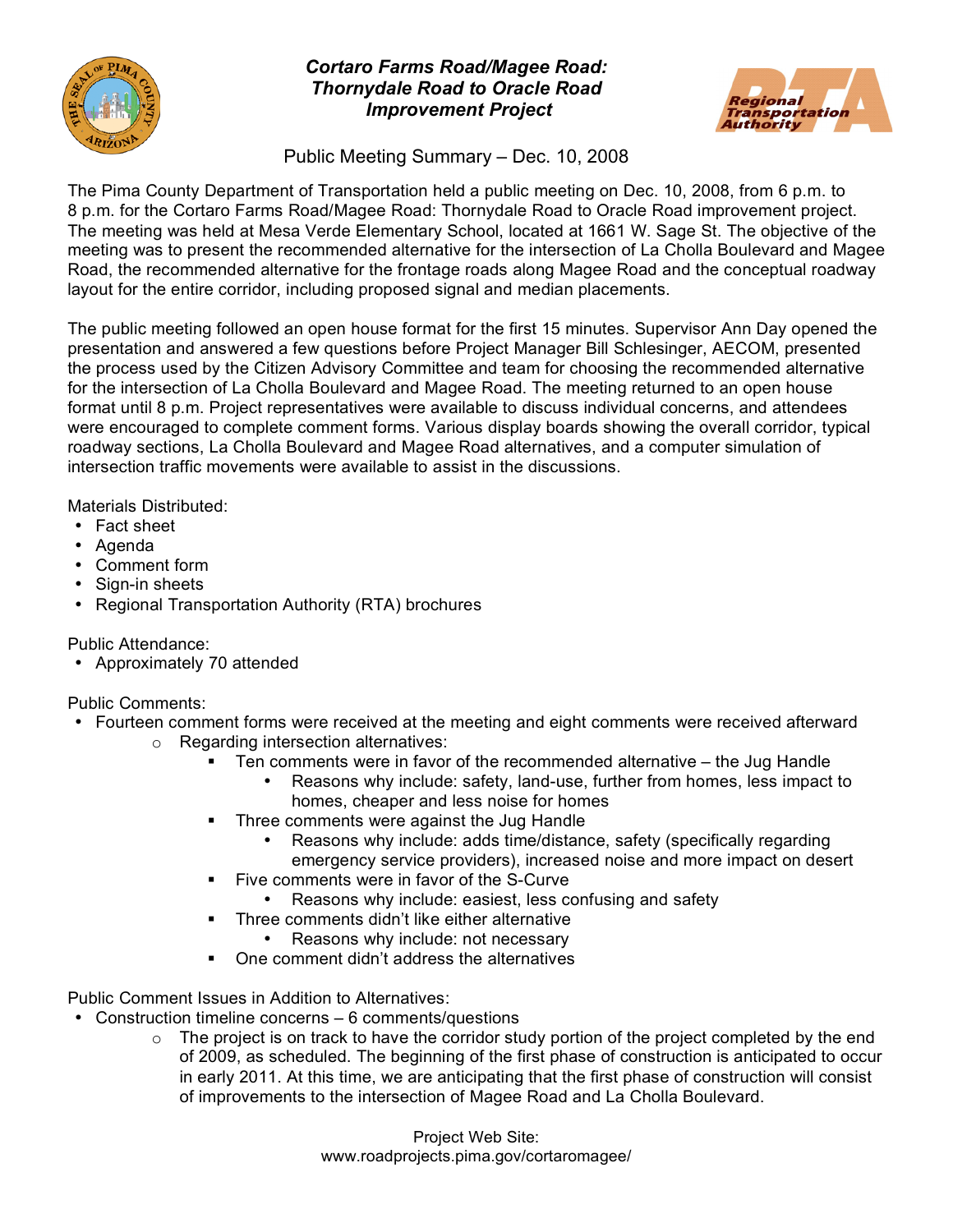

# *Cortaro Farms Road/Magee Road: Thornydale Road to Oracle Road Improvement Project*



Public Meeting Summary – Dec. 10, 2008

- Drainage concerns 5 comments/questions
	- $\circ$  This project has many drainage challenges. The proposed improvements for this project include drainage improvements along the roadway. Upstream and downstream drainage conditions will be improved when possible. At the very least, the drainage improvements will be designed in a way that will not increase water flow or velocity.
- Median access/left-turn concerns (other than the alternatives)  $-4$  comments/questions
	- $\circ$  The proposed median opening locations were determined based on physical constraints, such as proximity to major intersections, and traffic volumes on side streets and driveways. In addition, we attempted to provide each individual neighborhood and commercial development with at least one median opening. We have met with all individuals that have contacted us to discuss access issues. If anyone else would like to discuss access issues, we would be happy to meet with them.
- Noise walls desired 3 comments/questions
	- o Noise analysis is being performed now that an alternative intersection alignment has been selected. The results of the noise analysis will be presented at a public open house later this year, including proposed locations for noise walls. Because the County has applied for federal funding for this project, the federal process for noise analysis will be followed.
- Wildlife crossings desired 2 comments/questions
	- $\circ$  We will attempt to incorporate wildlife crossings into the roadway and drainage improvements where possible.
- Road designation as arterial 2 comments/questions
	- $\circ$  Based on current traffic volumes and characteristics, Magee Road functions as an arterial roadway and, based on future traffic projections, will continue to function in this capacity in the future. Pima County has determined that a design speed of 50 mph, with a posted speed of 45 mph, is appropriate for this type of roadway. This is in line with what is used by other jurisdictions throughout Arizona and the United States.
- Sustainability 2 comments/questions
	- $\circ$  The project team has identified opportunities for revegetation and water harvesting. As we move forward to finalize the design of each section of the corridor, these opportunities will be evaluated and, where possible, incorporated into the final design.
- Want bus pullouts 2 comments/questions
	- o Bus pullouts are being considered.